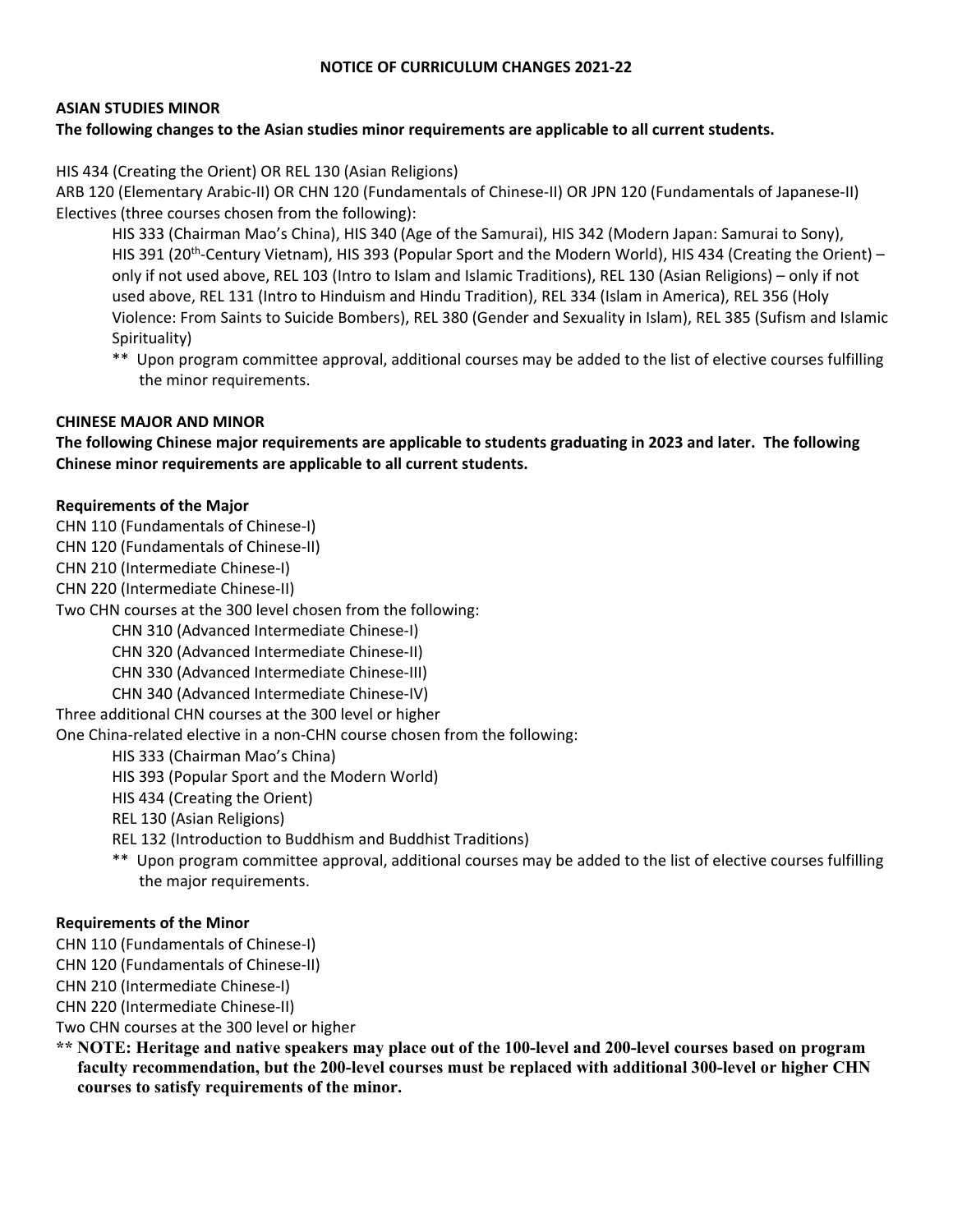### **HISTORY MAJOR AND MINOR**

**The following history major and minor requirements are applicable to students graduating in 2024 and later. Students graduating in 2023 may choose either the old or new minor requirements..** 

#### **Requirements of the Major**

One HIS course numbered 110‐119 (World History) One HIS course numbered 120‐129 (U.S. History) One HIS course numbered 200‐299 (The Craft of History) Five additional HIS courses numbered 300 or higher, chosen to represent at least three of the four categories of upper‐ level courses: HIS 360‐379 or 460‐479 (upper‐level courses in American history (United States and Latin America) HIS 301‐329 or 408‐429 (upper‐level courses in European and Middle Eastern history) HIS 330‐359 or 430‐459 (upper‐level courses in African and Asian history) HIS 380‐399 or 480‐499 (upper‐level courses in thematic studies in history) HIS 500 (Research Seminar)

## **Requirements of the Minor**

One HIS course numbered 110‐119 (World History) One HIS course numbered 120‐129 (U.S. History) Four additional HIS courses numbered 200 or higher

#### **INTERNATIONAL STUDIES MAJOR AND MINOR**

**The following changes to the international studies major requirements are applicable to students graduating in 2023 and later. The following changes to the international studies minor are applicable to all current students.** 

#### **Requirements of the Major**

One modern language through the 220‐level from the following:

- ARB 220 (Intermediate Arabic‐II)
- CHN 220 (Intermediate Chinese‐II)
- FRE 220 (Intermediate Workshop)
- GER 220 (Images of History and Civilization)
- JPN 220 (Intermediate Japanese‐II)
- SPA 220 (Intermediate Spanish‐II)
- IST 110 (Introduction to International Studies)
- IST 210 (Research Design)

One Interdisciplinary Regional Study course (IST courses numbered 340 to 349) from the following:

- IST 340 (Europe: Politics, Society, and Culture)
- IST 341 (Latin America: Politics, Society, and Culture)
- IST 343 (Africa: Politics, Society, and Culture)
- IST 344 (Middle East: Politics, Society, and Culture)
- IST 345 (South Asia: Politics, Society, and Culture)
- IST 346 (East Asia: Politics, Society, and Culture)
- IST 347 (North America: Politics, Society, and Culture)
- \*\* These courses were previously designated as POL 340 to POL 349
- One Interdisciplinary Global Study course (IST courses numbered 350 to 399) from the following:
	- IST 351 (Religion and International Relations)
	- IST 360 (Global Health: COVID‐19 in Context)
	- IST 372 (Environmental Justice)
	- IST 370 (War)
	- IST 374 (Gender/ing Global Studies)
	- IST 381 (Sport, Africa, and Development)
	- IST 3XX (Migration) future course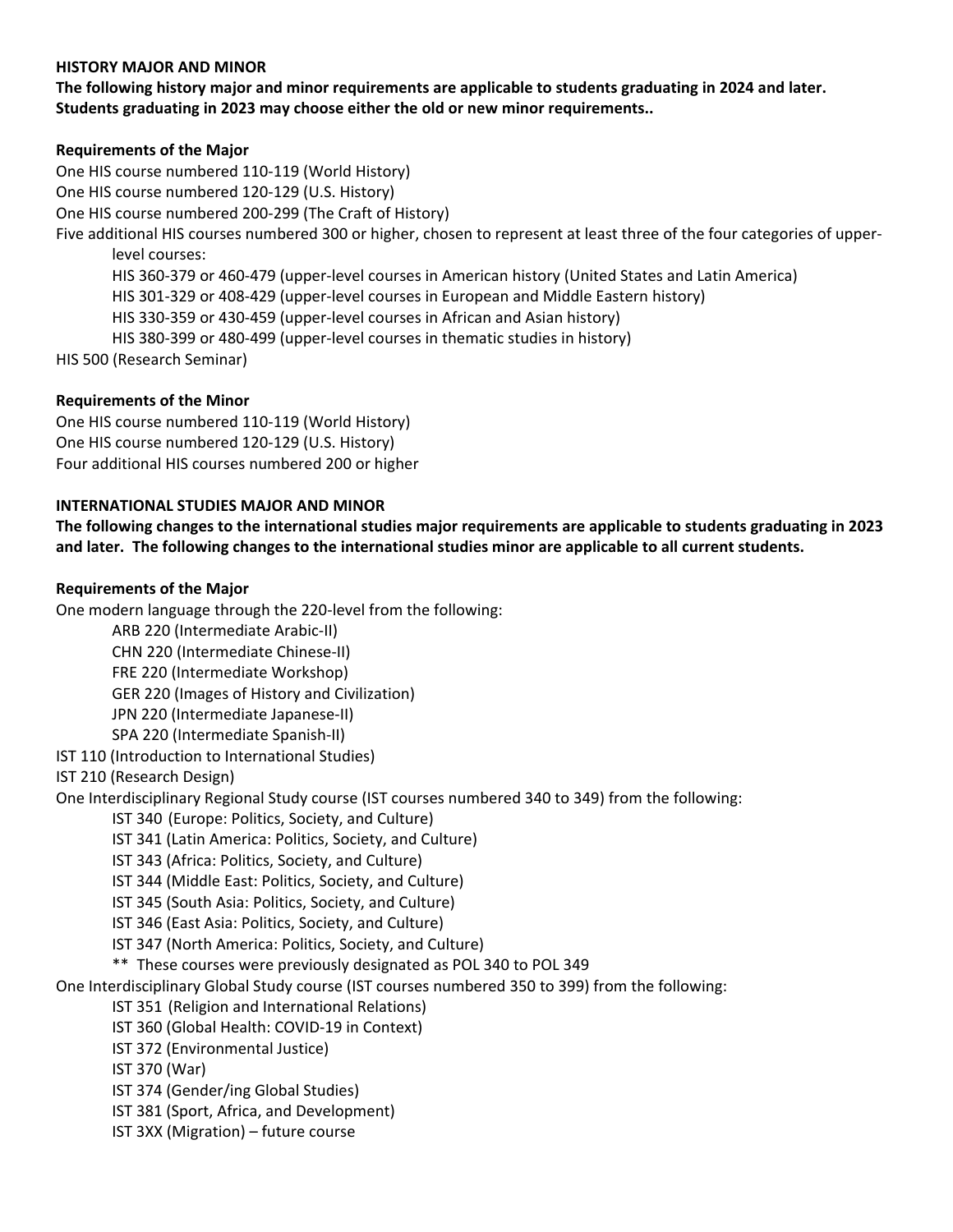One Disciplinary Track

1. International Politics: POL 260 (Introduction to International Relations) and three courses chosen from the following:

 POL 361 (International Law), POL 362 (International Organization), POL 363 (American Foreign Policy), POL 364 (National and International Security), POL 370 (International Political Economy), POL 371 (Political Economy of Development), POL 449 (Mexican Politics and Society), POL 451 (British Politics), POL 461 (The Construction of Europe), POL 464 (Religion and International Politics), POL 466 (Genocide: Fact and Film)

2. Religion: REL 210 (Introduction to Judaism and Jewish Traditions), REL 220 (Introduction to Christianity and Christian Traditions), REL 230 (Introduction to Islam and Islamic Traditions), REL 240 (Introduction to Hinduism and Hindu Traditions), OR REL 250 (Introduction to Buddhism and Buddhist Traditions) and three courses chosen from the following:

 REL 221 (Performing Tradition: Art, Religion, Globalization), REL 310 (The Art of Pilgrimage), REL 311 (The Holy Land), REL 329 (Dying for God), REL 336 (Religion and Ritual in Hinduism), REL 340 (Poverty and Homelessness), REL 344 (Religion and Violence), REL 347 (Liberation Theologies), REL 350 (The Holocaust), REL 355 (The Politics of Religious Identities), REL 380 (Gender and Sexuality in Islam), REL 385 (Sufism and Islamic Spirituality), REL 454 (Religion and Human Rights in a Global Society), REL 459 (Jews, Christians, Muslims)

- 3. History: HIS 120 (Inventing the Modern World‐II) and three courses chosen from the following: HIS 309 (Europe in the Age of Hitler), HIS 311 (Modern France), HIS 322 (The Holocaust), HIS 329 (European Topics Abroad: History of London), HIS 333 (Chairman Mao's China), HIS 342 (Modern Japan), HIS 352 (Modern Africa), HIS 371/REL 376 (Religion in Latin America), HIS 376 (America in the World Wars), HIS 377 (Modern Latin America), HIS 388 (Lawyers, Guns and Money), HIS 389 (Tyrants and Terrorists), HIS 394 (Public History: Who Owns the Past), HIS 431 (African Film), HIS 468 (Race in Latin America), HIS 471 (Identity in Modern Mexico)
- 4. Economics: ECO 110 (Introduction to Economics) AND ECO 210 (Macroeconomic Analysis) OR ECO 220 (Microeconomic Analysis) and two courses chosen from the following:

 ECO 310 (Comparative Economic Systems), ECO 315 (The Chinese Economy), ECO 321 (The Economics of London), ECO 323 (The Economy of Merida), ECO 335 (Economic Growth), ECO 355 (Environmental Economics), ECO 360 (Economic Development), ECO 365 (Sustainability), ECO 375 (Economic History of the Modern World), ECO 420 (International Trade)

One Disciplinary Culture course chosen from the following:

ANT 321 (Anthropology of Development), ANT 322 (Anthropology of Globalization), ANT 326 (Islam and the Media), ANT 333 (Woman, Body, Culture), ANT 334 (Comparative Feminisms), ANT 339 (Anthropology of Human Rights), ENG 379 (Others and Outsiders: Contemporary Transnational Literatures); ENG 384 (Poetry and Politics), FRE 320 (Introduction to French Thought and Art), FRE 350 (Contemporary French Culture), FRE 410 (Francophone Cultures of Cuisine), FRE 412 (French for International Relations), FRE 464 (Mediterranean Affiliations: North Africa), HUM 242 (People Watching: Understanding European Cities), SOC 322 (Global Migration), SOC 323 (Race and Migration)

One additional Interdisciplinary course chosen from the following:

AAS 210/MUS 215 (Music and Culture of the African Diaspora), AAS 220 (Intro to African and African American Studies) ASN 210 (Introduction to Asia), ASN 252 (Nagasaki: Rebuilding a Metropolis), ASN 254/ENS 254 (Thailand: Aquaculture and the Environment), ASN 310 (Asian Humanities), ASN 340 (China: Filming the Nation), ENS 251 (Human Ecology in the Yucatan), ENS 255 (Contemplative Ecology in Borneo), ENS 310 (Environmental Justice), ENS 315 (Environmental Conflict and Negotiation), ENS 430 (Human Dimensions of Climate Change), GLC 210 (Intro to Global Commerce), LAS 210 (Intro to Latin American Studies), LAS 350 (Cultural Diversity in Mexico), LAS 370 (Brazil's Racial Paradise: Myth or Reality), LAS 371 (Introduction to Brazilian Culture and History), or any upper‐level IST course.

## **\*\* NOTE: Students can take up to three courses abroad for the IST major, but no more than two abroad from the disciplinary track**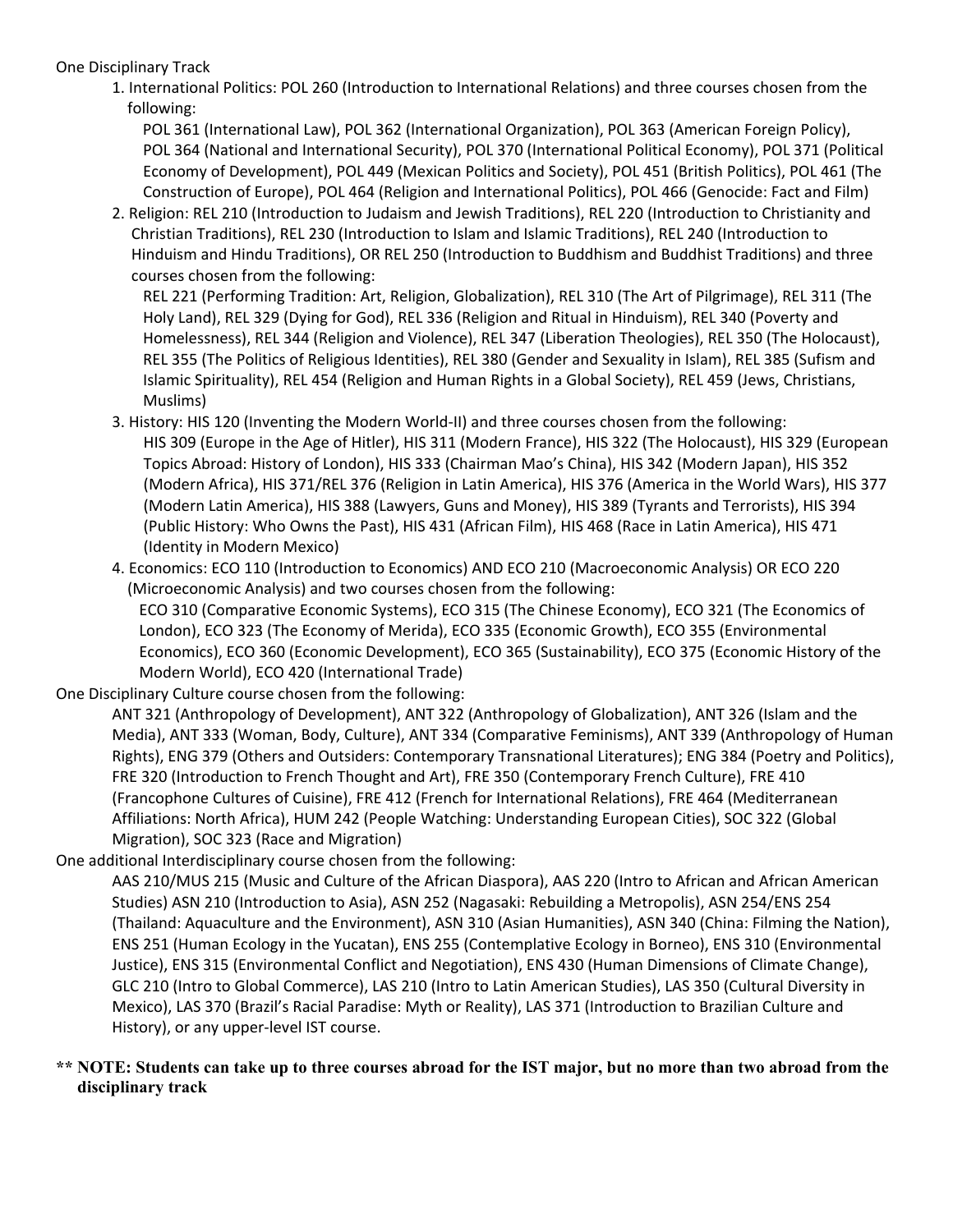## **Requirements of the Minor**

IST 110 (Introduction to International Studies)

One Interdisciplinary Regional Study course (IST courses numbered 340 to 349) from the following:

IST 340 (Europe: Politics, Society, and Culture)

IST 341 (Latin America: Politics, Society, and Culture)

IST 343 (Africa: Politics, Society, and Culture)

IST 344 (Middle East: Politics, Society, and Culture)

IST 345 (South Asia: Politics, Society, and Culture)

IST 346 (East Asia: Politics, Society, and Culture)

IST 347 (North America: Politics, Society, and Culture)

\*\* These courses were previously designated as POL 340 to POL 349

One Interdisciplinary Global Study course (IST courses numbered 350 to 399) from the following:

IST 351 (Religion and International Relations)

IST 360 (Global Health: COVID‐19 in Context)

IST 372 (Environmental Justice)

IST 370 (War)

IST 374 (Gender/ing Global Studies)

IST 381 (Sport, Africa, and Development)

IST 3XX (Migration) – future course

Two Disciplinary Track course in International Politics, Religion, History, or Economics (see courses listed above in major requirements)

One Disciplinary Culture course OR one additional Interdisciplinary course (see courses listed above in major requirements)

## **MIDDLE EASTERN STUDIES MINOR**

**The following Middle Eastern studies minor requirements are applicable to all current students.** 

## **Requirements of the Minor**

ARB 110 (Elementary Arabic‐I)

ARB 120 (Elementary Arabic‐II)

- IST 344 (Middle East: Politics, Society, and Culture)
	- \*\* POL 344 (Politics of the Middle East) will count for this requirement for students who have already taken this class

Electives (four courses chosen from the following):

ARB 150 (Arabic Literature and Culture), ARB 210 (Intermediate Arabic‐I), ARB 220 (Intermediate Arabic‐II), CRW 251 (Writing at the Border), FLM 255 (Iranian Cinema: Before and After the Revolution), ENG 379 (Others and Outsiders: Contemporary Transnational Literatures), FRE 264 (Mediterranean Affiliations: North Africa), HIS 319 (Middle East History & Society), HIS 321 (World War I in the Middle East), HIS 387 (The Crusades), POL 363 (American Foreign Policy), REL 101 (Intro to Judaism and Jewish Traditions, REL 102 (Intro to Christianity and Christian Traditions) , REL 103 (Intro to Islam and Islamic Traditions), REL 311 (Holy Lands: Sacred Realities and Political Stories), REL 356 (Holy Violence: From Saints to Suicide Bombers), REL 385 (Sufism and Islamic Spirituality), REL 459 (Jews, Christians, Muslims)

 \*\* Upon program committee approval, additional courses may be added to the list of elective courses fulfilling the minor requirements.

## **PHILOSOPHY MAJOR AND MINOR**

**The following changes to the philosophy major and minor requirements are applicable to students graduating in 2024 and later. Students graduating in 2023 may choose either the old or new requirements.** 

## **Requirements of the Major**

One PHI course numbered 211‐219 or 311‐319 (Logic courses)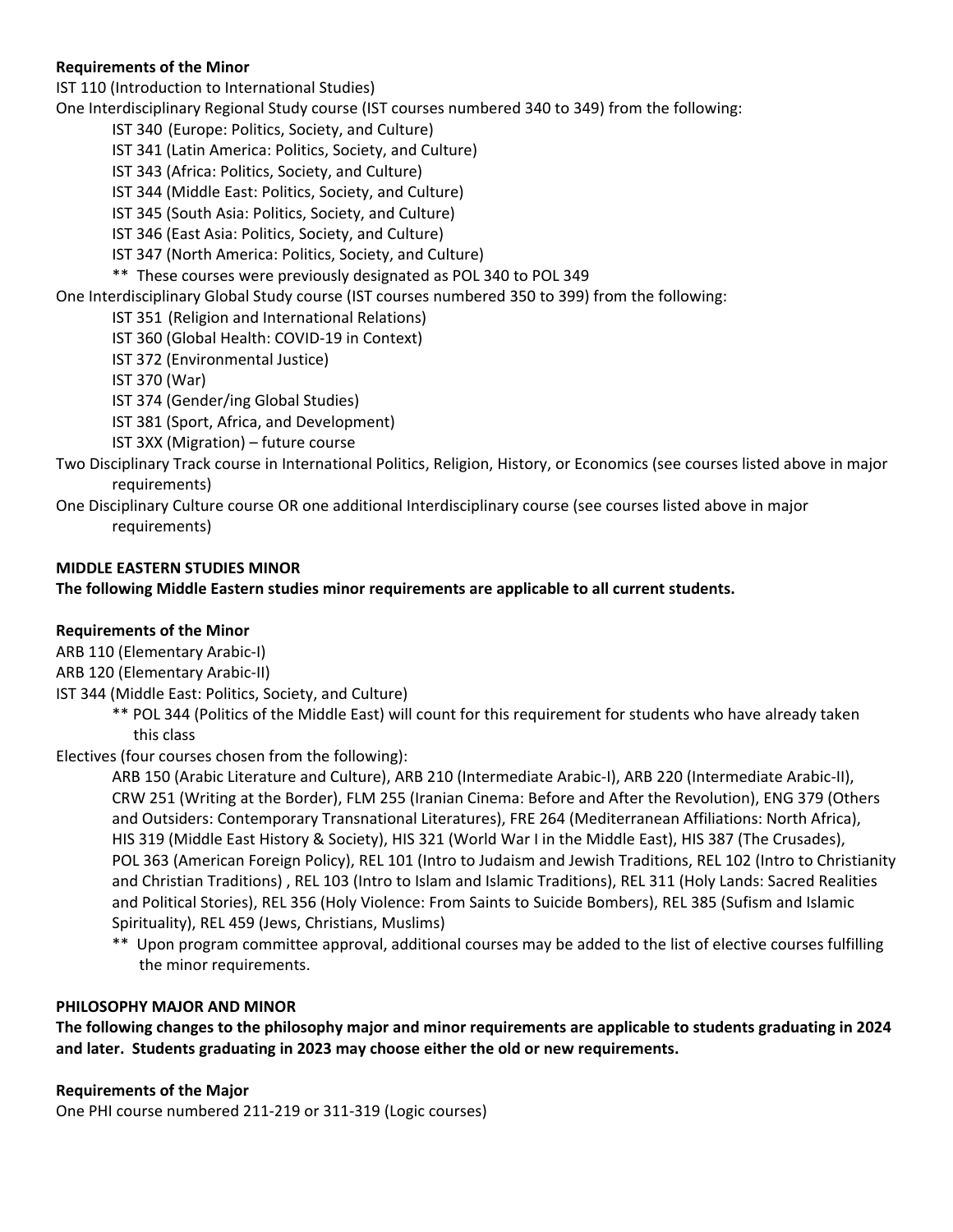One of the following Historical courses:

PHI 221 (Ancient Philosophy) – formerly PHI 210

PHI 231 (Age of Reason) – formerly PHI 220

PHI 322 (Hellenistic Philosophy) – formerly PHI 352

PHI 328 (Kant)

PHI 342 (20<sup>th</sup>-Century Analytic Philosophy) – formerly PHI 370

One of the following Historical courses:

PHI 240 (Africana Philosophy)

PHI 330 (19<sup>th</sup>-Century Philosophy)

PHI 331 (Nietzsche)

PHI 341 (The Philosophy of Pragmatism) – formerly PHI 355

PHI 343 (20<sup>th</sup>-Century Continental Philosophy) – formerly PHI 380

- PHI 344 (Existentialism) formerly PHI 350
- PHI 345 (Phenomenology) formerly PHI 340

One PHI course numbered 250‐269 or 350‐369 (Metaphysics and Epistemology courses)

One PHI course numbered 270‐289 or 370‐389 (Value Theory courses)

Four additional PHI courses

\*\* Only one of the four may be at the 100‐level and cannot be from among PHI courses numbered 111‐119,

211‐219, or 311‐319

PHI 500 (Senior Seminar)

## **Requirements of the Minor**

Two PHI courses numbered 221‐249 or 321‐349 (Historical courses) Four additional PHI courses

\*\* Only one of the four may be at the 100‐level

# **PSYCHOLOGY MAJOR**

**The following changes to the psychology major requirements are applicable to students graduating in 2024 and later. Students graduating in 2023 may choose either the old or new requirements.** 

PSY 110 (Introduction to Psychological Science) OR PSY 111 (Survey of Psychological Science) BIO 110 (Evolution, Biodiversity, Ecology) MAT 130 (Introduction to Statistics) PSY 205 (Introduction to Research Methods) PSY 210 (Experimental Psychology) Social, Developmental & Mental Health (two of the following): PSY 320 (Abnormal Psychology) PSY 360 (Social Psychology) PSY 380 (Life‐Span Developmental Psychology) Cognitive & Biological (two of the following, one must have a lab component): PSY 295 (Physiological Psychology) PSY 300 (Cognition) PSY 305 (The Psychology of Learning) BNS 300 (Advanced Behavioral Neuroscience) BNS 330 (Animal Behavior) BNS 360 (Drugs, Brain, and Behavior) BNS 370 (Sensation and Perception) BNS 380 (Behavioral Neuroendocrinology) BNS 390 (Human Neuropsychology) Cultural & Social Diversity (one of the following): PSY 335 (Cultural Psychology) PSY 385 (Psychology of Race and Ethnicity) PSY 390 (Psychology of Women)